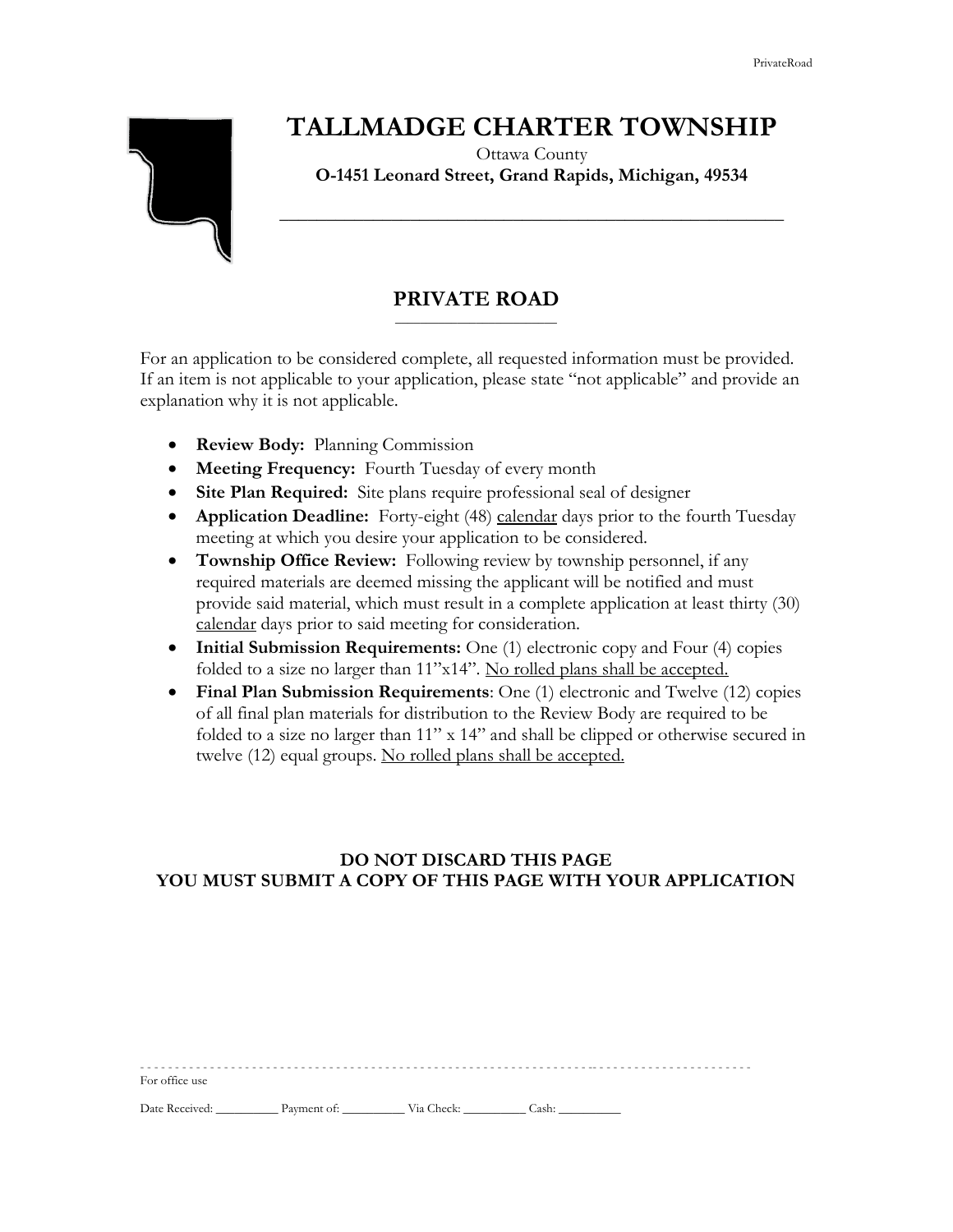# **TALLMADGE CHARTER TOWNSHIP**

Ottawa County **O-1451 Leonard Street, Grand Rapids, Michigan, 49534**

**\_\_\_\_\_\_\_\_\_\_\_\_\_\_\_\_\_\_\_\_\_\_\_\_\_\_\_\_\_\_\_\_\_\_\_\_\_\_\_\_\_\_\_\_\_\_\_\_\_\_\_\_\_\_**

#### **PRIVATE ROAD APPLICATION** \_\_\_\_\_\_\_\_\_\_\_\_\_\_\_\_\_\_\_\_\_\_\_\_\_\_\_\_\_\_\_\_\_\_\_\_\_\_\_\_

REQUEST FEE: \$750.00

+\$5,000 minimum escrow (Please make separate check from request fee)

### **PROCEDURE:**

|  | Name of Owners: Name of Owners:                                                                                                                                                                                                      |  |  |
|--|--------------------------------------------------------------------------------------------------------------------------------------------------------------------------------------------------------------------------------------|--|--|
|  |                                                                                                                                                                                                                                      |  |  |
|  |                                                                                                                                                                                                                                      |  |  |
|  |                                                                                                                                                                                                                                      |  |  |
|  |                                                                                                                                                                                                                                      |  |  |
|  |                                                                                                                                                                                                                                      |  |  |
|  | Parcel Size: ______________________________Current Zoning^ of Property: ____________________________<br>^Private Road are only permitted in the AG & RP Districts                                                                    |  |  |
|  |                                                                                                                                                                                                                                      |  |  |
|  | Point of Contact Name(POC)*: _<br>*Point of Contact shall be the only person contacted by the township regarding the application                                                                                                     |  |  |
|  |                                                                                                                                                                                                                                      |  |  |
|  | <u>is a construction of the construction of the construction of the construction of the construction of the construction of the construction of the construction of the construction of the construction of the construction of </u> |  |  |

I agree to authorize members of the Planning Commission and representatives from the Zoning or Building Department to enter my property in order to review the particulars of my request.

\_\_\_\_\_\_\_\_\_\_\_\_\_ \_\_\_\_\_\_\_\_\_\_\_\_\_\_\_\_\_\_\_\_\_\_\_\_\_\_\_\_\_\_\_\_\_\_\_\_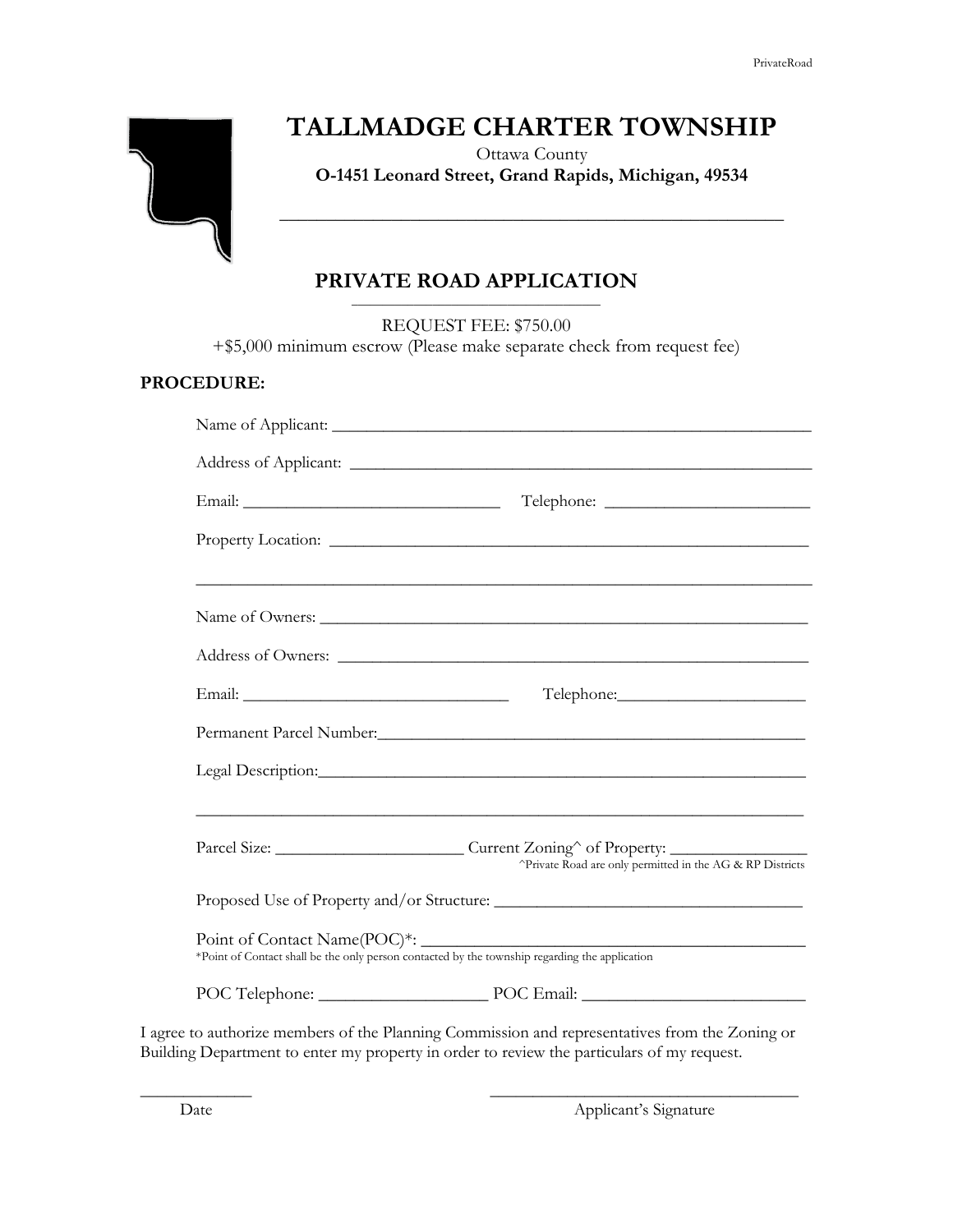#### **REQUIRED MATERIALS:**

#### **SECTION 1.04 MINIMUM STANDARDS FOR PRIVATE ROADS**

A. A private road shall be located within a private road easement. Such easement shall not be less than sixty-six (66) feet in width.

At any dead-end of such easement, the easement shall widen such that there is a minimum radius as illustrated in Attachment A.

- B. A lot shall have frontage on the private road easement which is at least equal to the minimum lot width required for the zoning district in which the lot is located. Lots fronting on a cul-de-sac may be reduced to forty (40) feet at the front lot line, as long as the lot meets the minimum width requirement at the minimum front yard setback line.
- C. A private road shall intersect and connect to a public road. The private road shall have a minimum of sixty six (66) feet of frontage at its access point to the public road. A private road shall not be approved which accesses a public street or road by another private road, except extensions permitted by this Ordinance.
- D. The private road shall be given a street name that is not the same or similar to any other street name in the county. A street sign bearing the street name given the private road meeting Ottawa County Road Commission standards as to design, location, and maintenance shall be erected and maintained where such private road intersects any public road. The provision shall also apply to existing private roads. A street sign shall be erected within one (1) year after the adoption of this Ordinance. For all new private roads, the address shall be the name of the private road, not the adjacent public road.
- E. A private road shall be constructed to the standards indicated in Attachment A.
- F. A private road shall not exceed a grade of eight (8) percent; provided that within 30 feet of the intersection of a private road with any other private road or with any public right-of-way, a private road shall not exceed a grade of one and onehalf (1.5) percent.
- G. A private road shall be constructed in a manner to provide effective storm water drainage and to prevent run-off onto adjacent property. If a private road crosses a natural drainage course, stream or other natural body of water, the method of crossing (by bridge, culvert or other structure) must be certified by a registered professional engineer so that it complies with applicable Ottawa County Drain Commission and State of Michigan requirements.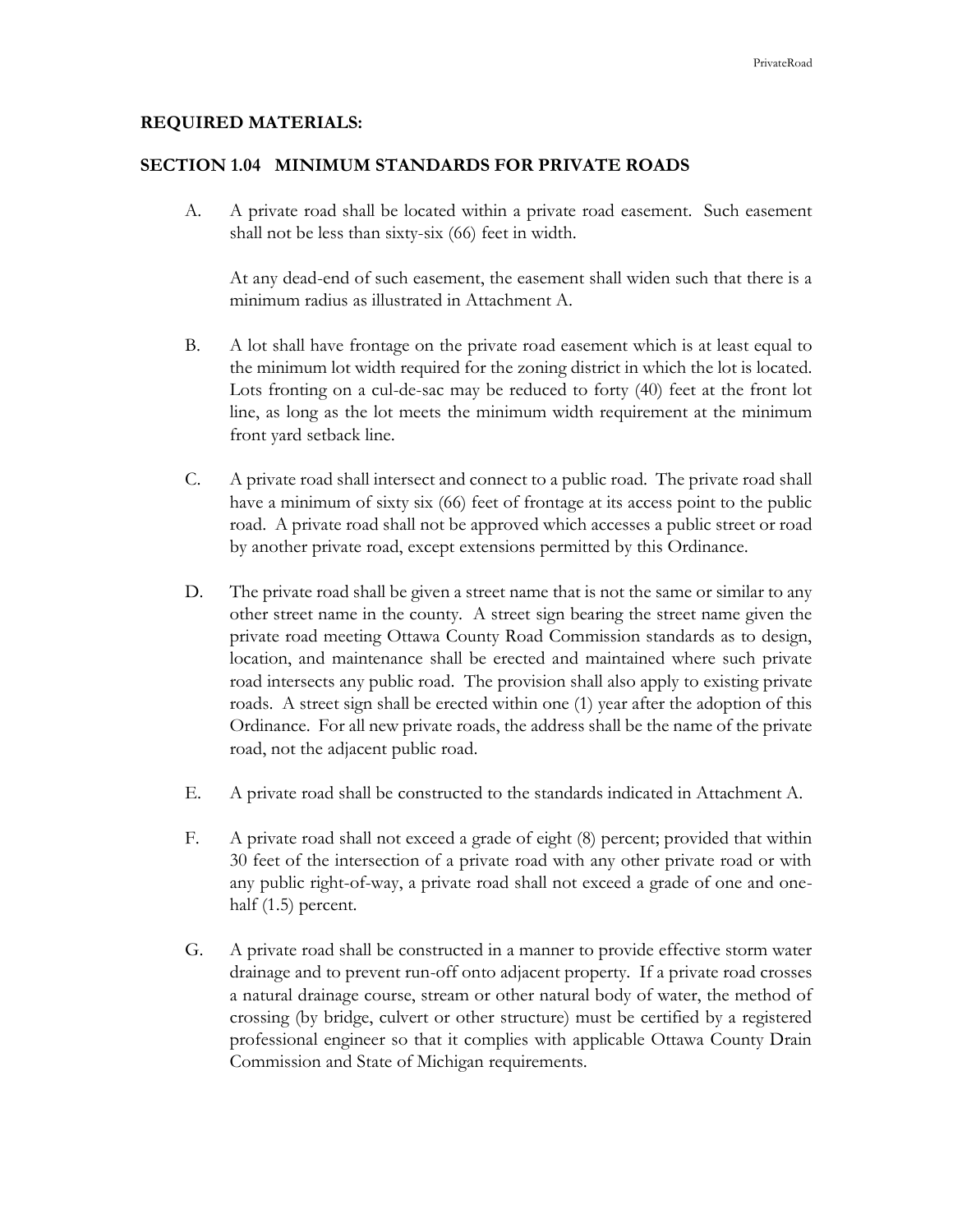- H. A dwelling unit which derives its primary access from a private road shall display a house number in a manner so that the number is at all times readily visible from the private road. The house numbers shall be a minimum of three (3) inches in height.
- I. In determining the location of a private road, consideration shall be given to safety of traffic entering and exiting the driveway in relationship with the public road.
- J. A private road shall have a stop sign which requires all traffic to stop before exiting the private road and entering the public street upon which the private road fronts.
- K. All brush and trees shall be cleared for a distance equal to at least four feet (4') from each side of the road for the entire length of the private road.

**SECTION 1.05 ROAD MAINTENANCE** The applicant (s) and/or owners(s) of the proposed private road shall provide to the Township a recorded road maintenance agreement, access easement agreement, and deed restrictions in compliance with Section 1.06(B)(5) which shall provide for the perpetual private (non-public) maintenance of such roads and/or easements to a necessary and reasonable standard to serve the parties having an interest in the private road. These documents shall contain the following provisions.

- A. A method of initiating and financing of such road and/or easements in order to keep the road in a reasonably good and usable condition.
- B. A workable method of apportioning the costs of maintenance, snowplowing, and improvements. The road shall be snowplowed as often as necessary to keep it reasonably passable for motor vehicles, especially for emergency motor vehicles. For purposes of this Ordinance, the words 'maintenance' and 'improvements' shall include but not be limited to tree trimming, tree removal, and reconstruction of the private road.
- C. A notice that if repairs and maintenance are not made, the Township Board may bring the road up to the design standards specified in Section 1.04 and assess owners of parcels on the private road for the improvements, plus an administrative fee in the amount of 5% of the total cost of the improvements.
- D. A notice that no public funds of the Charter Township of Tallmadge are to be used to build, repair, or maintain the private road.
- E. Easements to the public for purposes of utilities, emergency and other public vehicles for whatever public services are necessary.
- F. A provision that the owners of any and all of the property using the road shall refrain from prohibiting, restricting, limiting or in any manner interfering with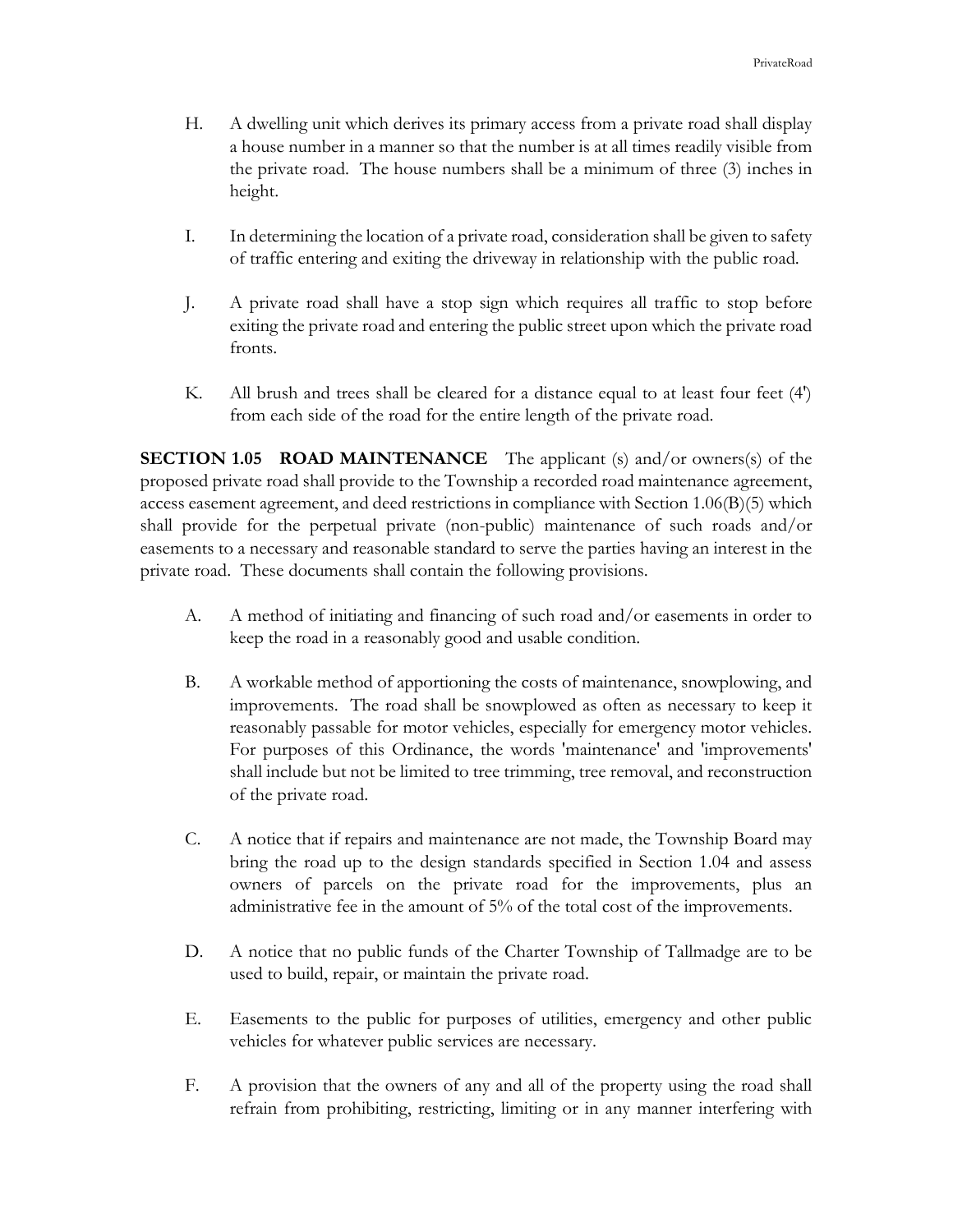normal ingress and egress and use by any of the other owners. Normal ingress and egress and use shall include use by family, guests, invitees, tradesmen, and others bound to or returning from any of the properties having a right to use the road.

#### **SECTION 1.06 PROCEDURE FOR REVIEW OF PRIVATE ROADS**

A. Permit Application and Fee

An application to establish, extend, or relocate a private road shall be filed with the Township Zoning Administrator along with a fee as set by the Township Board. The application shall contain or be accompanied by the following information:

- (1) The name(s) of the owners and any other parties having any legal interest in the private road and the property across which it is to be constructed.
- (2) Permanent parcel number or legal description of the property over which the private road is to be constructed.
- (3) A site location map not to scale which shows the location of the parcel containing the road to surrounding properties and roadways within onehalf mile of the site.
- (4) A scaled drawing showing the precise location, route, elevations, dimensions, specifications and design of the private road and any proposed extensions of the road, existing or proposed curb cuts and the location and distance to any public street which the private road is to intersect, in compliance with this Ordinance. (See Attachment A)
- (5) A scaled drawing illustrating the proposed lot divisions. (See Attachment A)
- (6) A road maintenance agreement, access easement agreement and deed restrictions as described in Section 1.05 herein, shall also accompany the application.
- (7) A driveway permit from the Ottawa County Road Commission.
- (8) A letter from the Ottawa County Road Commission indicating there is no known duplication of the proposed private road name.
- B. Review of Permit Application